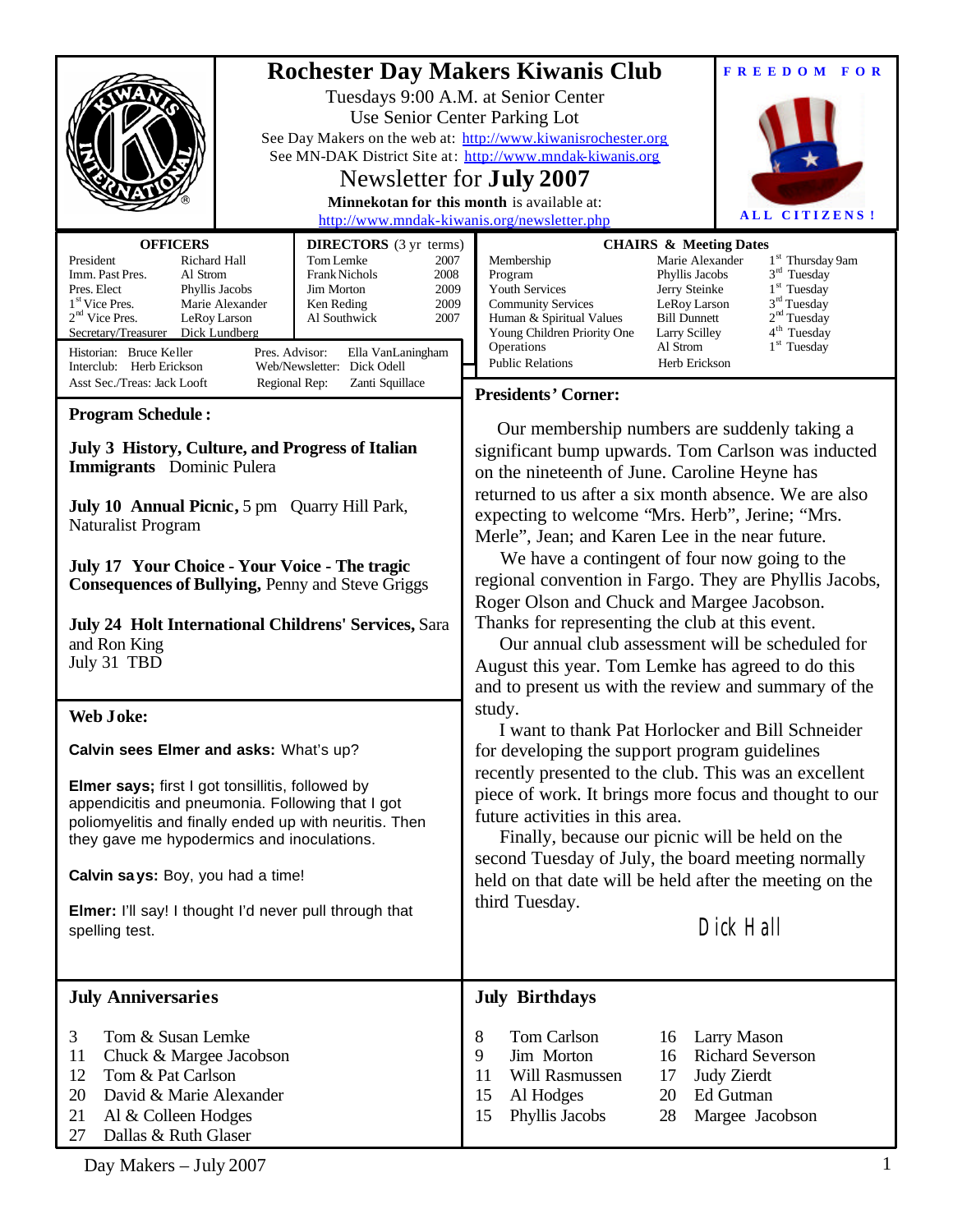| <b>Secretary/Treasurers Report - June '07</b>                                                                                                                                                                                                                                                                                                                                                                                                                                                                                                                                                                                                                                                                                                                                                                                                                               | <b>COMMITTEE REPORTS</b>                                                                                                                                                                                                                                                                                                                                                                                                                                                                                                                                                                                                                                                                                                                                                                                                                                                                                                                                                                                            |
|-----------------------------------------------------------------------------------------------------------------------------------------------------------------------------------------------------------------------------------------------------------------------------------------------------------------------------------------------------------------------------------------------------------------------------------------------------------------------------------------------------------------------------------------------------------------------------------------------------------------------------------------------------------------------------------------------------------------------------------------------------------------------------------------------------------------------------------------------------------------------------|---------------------------------------------------------------------------------------------------------------------------------------------------------------------------------------------------------------------------------------------------------------------------------------------------------------------------------------------------------------------------------------------------------------------------------------------------------------------------------------------------------------------------------------------------------------------------------------------------------------------------------------------------------------------------------------------------------------------------------------------------------------------------------------------------------------------------------------------------------------------------------------------------------------------------------------------------------------------------------------------------------------------|
| <b>Bank Balance 5/31/07:</b><br>\$17,270.84<br>\$13,077.65<br><b>Administrative Account:</b><br>2,704.42<br>Service Account:<br>\$                                                                                                                                                                                                                                                                                                                                                                                                                                                                                                                                                                                                                                                                                                                                          | Membership - We have five potential members in the<br>works.                                                                                                                                                                                                                                                                                                                                                                                                                                                                                                                                                                                                                                                                                                                                                                                                                                                                                                                                                        |
| Hockey/YCPO:<br>\$<br>1,294.60<br>\$<br>194.17                                                                                                                                                                                                                                                                                                                                                                                                                                                                                                                                                                                                                                                                                                                                                                                                                              | Program-Programs are scheduled through July 17th.                                                                                                                                                                                                                                                                                                                                                                                                                                                                                                                                                                                                                                                                                                                                                                                                                                                                                                                                                                   |
| <b>Bike Repair:</b><br>Day Makers on leave: Judy Lien                                                                                                                                                                                                                                                                                                                                                                                                                                                                                                                                                                                                                                                                                                                                                                                                                       | Operations - Wendy's North fundraiser will be June 21, 5-8<br>pm.                                                                                                                                                                                                                                                                                                                                                                                                                                                                                                                                                                                                                                                                                                                                                                                                                                                                                                                                                   |
| May Service Hour Statistics: 766 hours by 56<br>members, 69% Participation.<br>June 12th, 2007 Board Meeting Highlights:                                                                                                                                                                                                                                                                                                                                                                                                                                                                                                                                                                                                                                                                                                                                                    | Community Service- Members are not signing up for the<br>Salvation Army Food Bank. A minimum of three people<br>are needed on our assigned day, which is the fourth<br>Tuesday of the month 1-4 pm. An attempt will be made to                                                                                                                                                                                                                                                                                                                                                                                                                                                                                                                                                                                                                                                                                                                                                                                      |
| Roger Olson, Phyllis Jacobs, and Margee Jacobson<br>were elected as our club's delegates to the Minnesota-<br>Dakotas District Convention Aug 3,4,5.<br>An Operations Manual was discussed again.                                                                                                                                                                                                                                                                                                                                                                                                                                                                                                                                                                                                                                                                           | have a program on this to generate interest.<br>Youth Services- District Education Foundation Life<br>Membership Plaques for Fred and Joan Buechler have<br>arrived. They will be presented in the near future, but not<br>at a club meeting.                                                                                                                                                                                                                                                                                                                                                                                                                                                                                                                                                                                                                                                                                                                                                                       |
| Bingo site status has not changed from last month.                                                                                                                                                                                                                                                                                                                                                                                                                                                                                                                                                                                                                                                                                                                                                                                                                          | Richard Lundberg, Secretary/Treasurer                                                                                                                                                                                                                                                                                                                                                                                                                                                                                                                                                                                                                                                                                                                                                                                                                                                                                                                                                                               |
| There were no additional comments on the Annual<br>Support Program guidelines. They will be<br>implemented as written.<br>Due to the imminent deadline, the MNDAK Regional<br>Star Award will not be pursued this Kiwanis year. The<br>board will look at this again next year.<br>Al Southwick and Bob Wenner are leading bike repair<br>workshops on Saturday morning during Rochester Fest<br>called Bike4Fun.<br>We discussed donating (\$1,200-\$1,500) defibrillators<br>to the Senior Center or Century High School. It seems<br>that Century High School already has one, and in<br>discussing with the Senior Center, they are not<br>concerned due to short first responder response times<br>in its downtown location.<br>The board looked at a proposed fund raiser that would<br>sell used pallets as firewood. This was ruled out due to<br>liability issues. | My Resume: (web humor)<br>1. My first job was working in an <b>Orange Juice</b> factory,<br>but I got canned. I couldn't concentrate.<br>2. Then I worked in the woods as a <b>Lumberjack</b> , but I just<br>couldn't hack it, so they gave me the axe.<br>3. After that, I tried to be a Tailor, but I just wasn't suited<br>for it mainly because it was a sew-sew job.<br>4. Next, I tried working in a Muffler Factory, but that was<br>too exhausting.<br>5. Then, I tried to be a Chef - figured it would add a little<br>spice to my life, but I just didn't have the thyme.<br>6. Next, I attempted to be a <b>Deli Worker</b> , but any way I<br>sliced it I couldn't cut the mustard.<br>7. My best job was a <b>Musician</b> , but eventually I found I<br>wasn't noteworthy.<br>8. I studied a long time to become a Doctor, but I didn't<br>have any patience.<br>9. Next, was a job in a Shoe Factory. I tried but I just<br>didn't fit in.<br>10. I became a Professional Fisherman, but discovered |
| Tom Lemke volunteered to do the Annual Survey this<br>year.<br>The board accepted membership applications from:<br>Tom Carlson, Carolyn Heyne, Jean Dunn, and Karen<br>Lee.<br>A builders club will not be pursued at this time.                                                                                                                                                                                                                                                                                                                                                                                                                                                                                                                                                                                                                                            | that I couldn't live on my net income.<br>11. So then I got a job in a Workout Center but they said I<br>wasn't fit for the job.<br>12. After many years of trying to find steady work, I finally<br>got a job as a <b>Historian</b> - until I realized there was no<br>future in it.<br>13. My last job was working in Starbucks, but I had to<br>quit because it was always the same old grind.<br>14. So, I tried <b>Retirement</b> and found that I'm perfect for<br>that job!                                                                                                                                                                                                                                                                                                                                                                                                                                                                                                                                  |